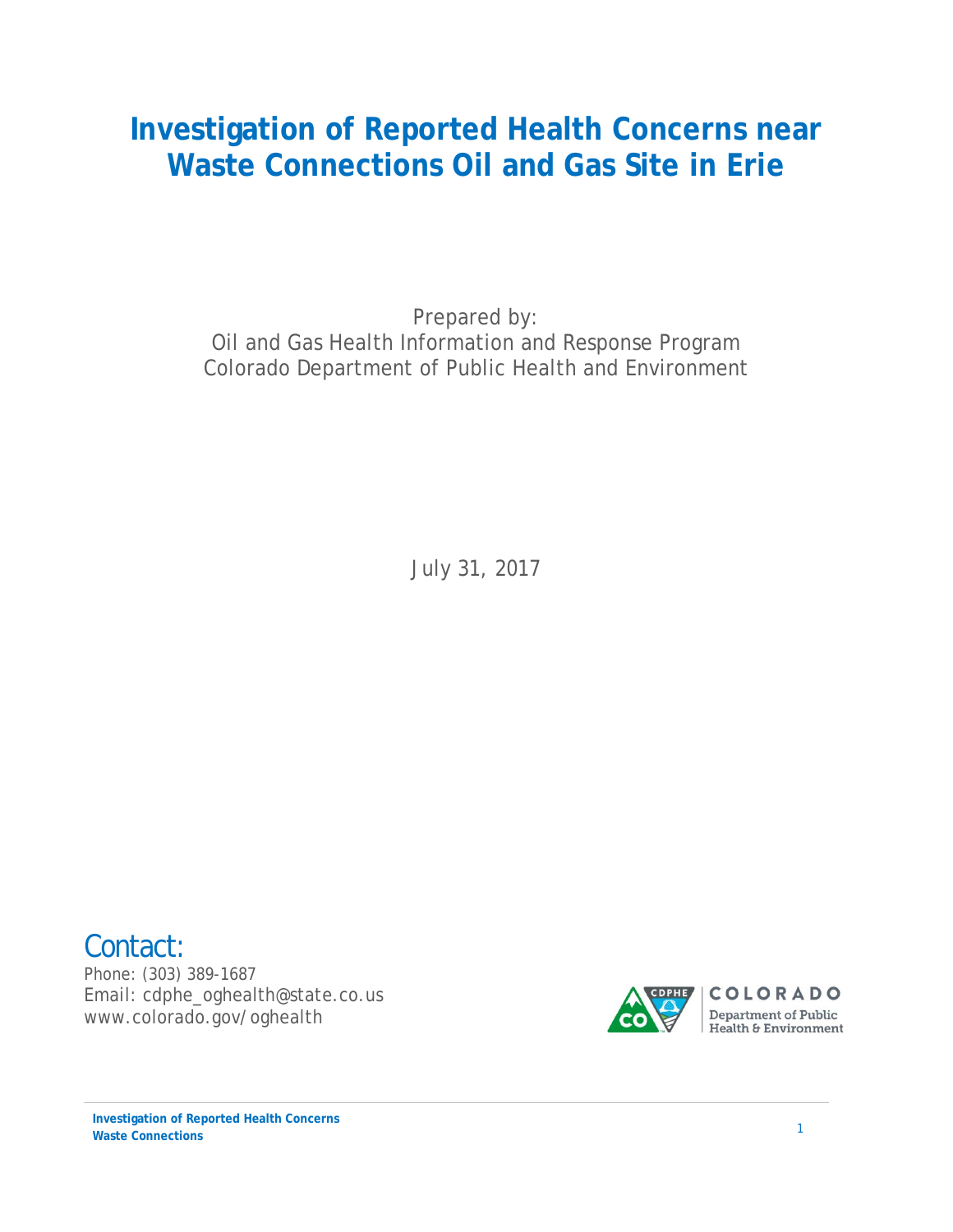## **Executive Summary**

Since May 2017, the Oil and Gas Health Information and Response (OGHIR) Program at the Colorado Department of Public Health and Environment (CDPHE) has received odor and health concern reports from approximately 50 residents in Erie neighborhoods near the Waste Connections oil and gas site (40.018900°, -105.031917°). These residents have reported eye, nose and throat irritation, nosebleeds, respiratory effects such as increased asthma symptoms and difficulty breathing, headaches, and nausea. OGHIR has documented that many of these health and odor concerns occurred at the time when drilling operations were ongoing at the site, and when wind direction was coming from the direction of the well pad.

In response to these health and odor concerns, OGHIR collected multiple air samples during different days and times to measure the specific volatile organic compounds (VOCs) that have been associated with oil and gas emissions. These samples were collected in multiple locations in the neighborhoods surrounding the Waste Connections site. The measured VOC levels were compared to health guideline values set by federal and state agencies to assess the risk for harmful health effects.

The main findings from this investigation and air sampling suggest:

- The measured levels of all VOCs were well below health guideline levels which suggests a very low risk of harmful health effects.
- The levels of some VOCs were in the concentration range that would be detectable as an odor.
- The specific VOCs detected in air samples were consistent with the expected emissions from the dieselbased drilling fluid used on the Waste Connections site.
- Based on the health concerns reported by residents in the vicinity of the site during times of reported intense odors, measurements of multiple odorous chemicals in the air, and documented intermittent odors detected by the residents and CDPHE personnel, it is clear that some individuals have experienced physical symptoms related to odors from the site.

In conclusion, using currently available measurement technology and risk assessment methods, OGHIR is unable to document conditions that suggest an ongoing health hazard at this time. However, although the air measurements identified a large number of chemicals related to oil and gas emissions, there may be other chemicals that were not measured that may contribute to the respiratory irritation and odor concerns reported by residents. Furthermore, it is important to make the distinction that our risk assessment methods take into account short and long-term health effects, but do not necessarily reflect the risk for reversible health symptoms due to odors.

OGHIR is continuing to monitor health concerns in the vicinity of the Waste Connections site and will be conducting air monitoring around the nearby Pratt site which is currently in preparation for drilling. Individuals with ongoing health concerns are encouraged to contact OGHIR.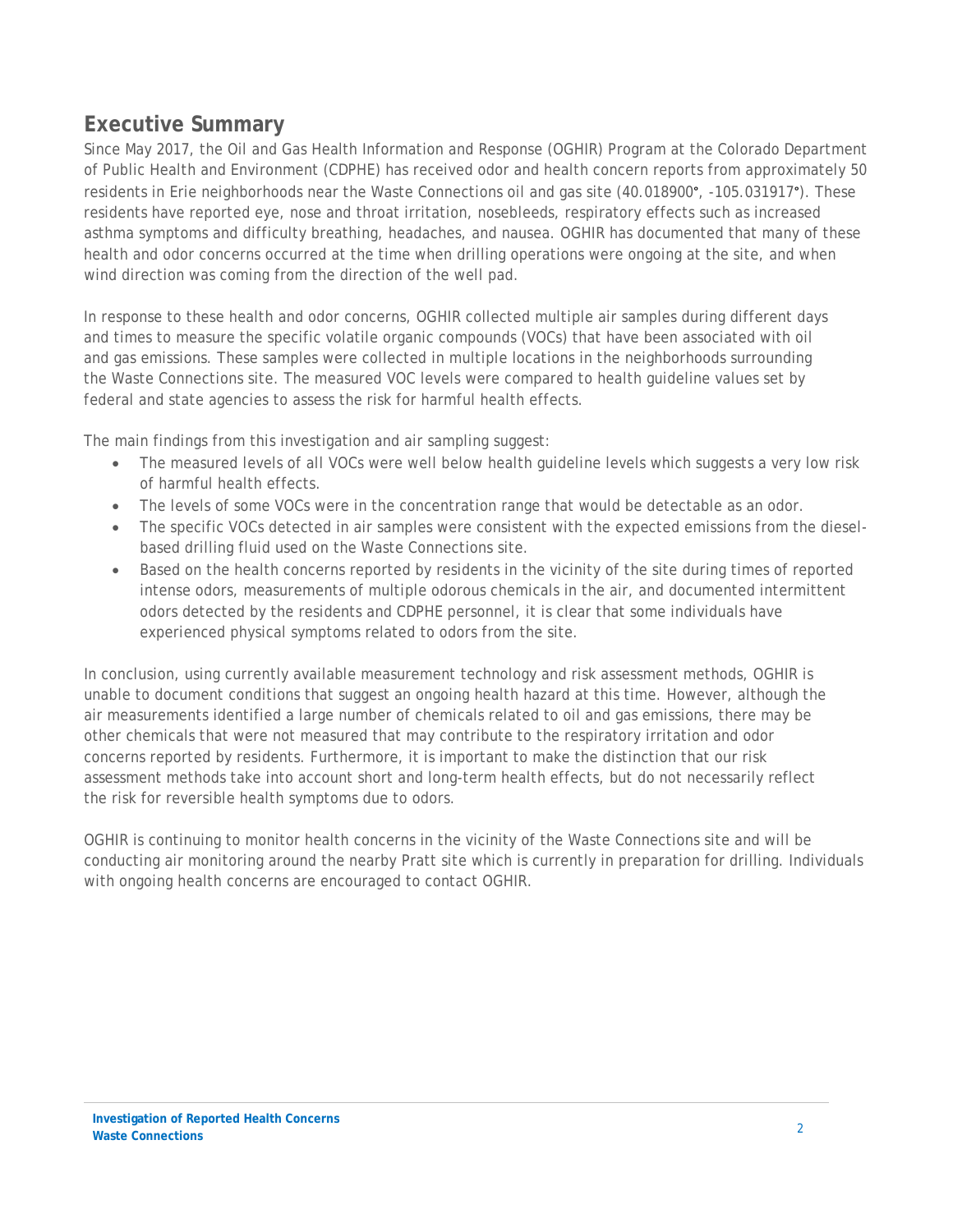### **Background**

Since May 2017, the Oil and Gas Health Information and Response program (OGHIR) at the Colorado Department of Public Health and Environment (CDPHE) has logged concerns from approximately 50 residents from multiple neighborhoods in Erie reporting odors and health symptoms possibly related to emissions from the Waste Connections oil and gas site.

In response to the large volume of ongoing health and odor concerns, OGHIR collected multiple outdoor air samples from May  $31<sup>st</sup>$  – June 26 during different days and times to measure volatile organic compounds (VOCs) in the air at locations where residents reported health symptoms and odors.

### **Purpose**

The purpose of this investigation was to evaluate health risks using the air data collected at multiple locations near the Wast Connections site in response to community concerns regarding health effects and odors.

## **Community Health Concerns**

Approximately 50 residents from multiple neighborhoods in Erie reported odors and health symptoms possibly related to emissions from the Waste Connections oil and gas site. OGHIR has documented that many of these concerns occurred temporally with drilling operations on the Waste Connections site when wind direction was coming from the direction of the well pad. The main health symptoms reported include eye, nose and throat irritation, nosebleeds, respiratory effects such as exacerbation of asthma and difficulty breathing, headaches and nausea (Figure 1).

### **Methods**

A total of four (4) individual air samples and seven (7) days of continuous air samples were collected from June 8 to June 26, 2017. Details of each air sampling measurement are described below and summarized in Table 1. Figure 2 shows the approximate sample locations.

### *Continuous Air Monitoring*

The Colorado Air Monitoring Mobile Laboratory (CAMML) was deployed on June 8-14 into the neighborhoods where health symptoms and odors were reported. The CAMML was parked on a walking path ~1,500 feet south of the well pad, situated in between the well pad and a residential community (latitude: 40.018900°/ longitude: -105.031917°). Outdoor air samples were collected at an inlet height of 16-18 feet from the ground. The air samples were collected using a Markes UNITY 2 Air Server tenaxbased sorbent thermal desorption system and analyzed using a Thermo Scientific ISQ Series GC MS. Samples were collected every hour over a thirty minute period, which totaled 87 hours of continuous sample collection during the deployment (Attachment A). Based on analysis of site-collected meteorological data, wind direction indicated the CAMML was downwind of the Waste Connections site for a small portion of the sampling period (Attachment A).

#### *Single Sample Collection*

*SUMMA Canister* - Air samples were analyzed by an external accredited laboratory for VOCs in accordance with EPA method TO-14A.

*Sorbent Tubes -* Samples were collected using Tenax-based Markes International sorbent tubes, then sealed and frozen for analysis at a later date. Both hydrophyllic and hydrophobic sorbent tubes were used. Sorbent tubes were analyzed in the CAMML Thermal Desorption-Mass Spectrometry system.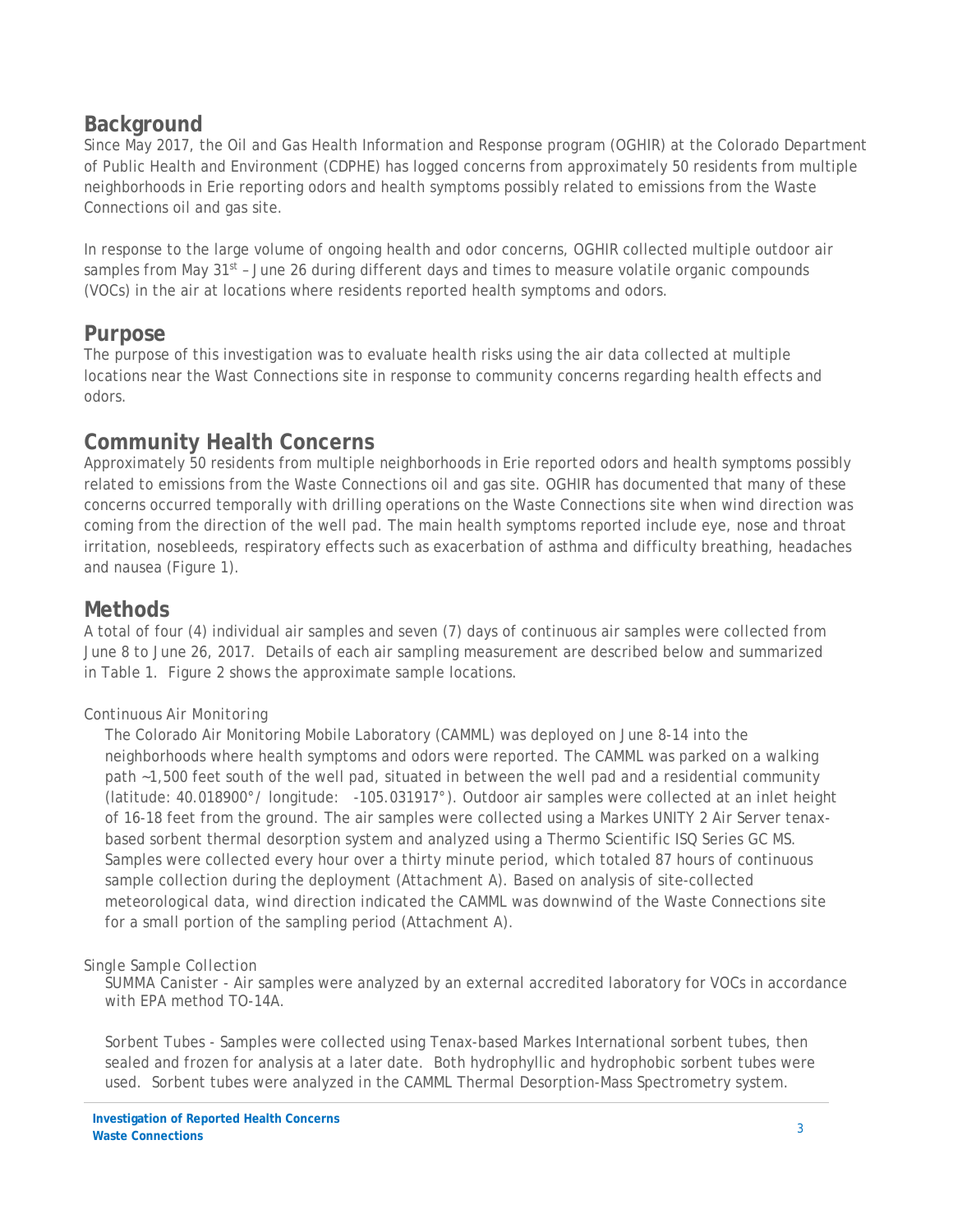| Sample      | Location                   | Date(s) $/$   | <b>Odor Description</b> | <b>Wind Characteristics</b> |
|-------------|----------------------------|---------------|-------------------------|-----------------------------|
|             |                            | Time of       |                         |                             |
|             |                            | Collection    |                         |                             |
| CAMML       | ~1,500 feet south of the   | June 8-10,    | Not collected           | See Figure 3                |
|             | well pad, parked off the   | $12 - 14$     |                         |                             |
|             | walking path               |               |                         |                             |
| Road $(1)$  | ~1,000 feet SW of the well | May 31,       | Fleeting odor           | Winds light and variable    |
|             | pad, on the road           | $10:45$ am    | diesel, sweet           | from the N, NE, from the    |
|             |                            |               |                         | direction of the well pad   |
| Road $(2)$  | ~1,000 feet SW of the well | May 31,       | Fleeting odor           | Winds light and variable    |
|             | pad, on the road           | $10:50$ am    | diesel, sweet           | from the N, NE, from the    |
|             |                            |               |                         | direction of the well pad   |
| Walking     | ~1,500 feet south of the   | June 20,      | Intermittent faint      | light and variable winds    |
| Path        | well pad, on the walking   | $2 - 3:00$ pm | odors                   | alternating from north and  |
|             | path                       |               |                         | south                       |
| Residential | $-2,300$ feet west of the  | June 26,      | Strong odor             | Winds 3-8 mph from E to     |
|             | well pad, in a residential | $8:00$ pm     | diesel fuel and WD-     | ESE, from the direction of  |
|             | community                  |               | 40                      | the well pad                |

Table 1. Air Sampling Summary

#### Health Risk Evaluation

This risk evaluation was performed in accordance with the US Environmental Protection Agency guidance<sup>[1](#page-3-0)</sup>. All measured VOCs were included in this screening level health risk evaluation.

**1.** Exposure Evaluation

The objective of an exposure evaluation is to select air monitoring data that most closely represents the amount of the chemical that would be inhaled by a person living in the area. In evaluating exposure, the duration of time a person might be inhaling that level is also considered. Two types of exposures are considered:

*Short-term* exposure represents intermittent, infrequent exposure that could occur repeatedly for a few hours to a few days. Often, short-term exposure concentrations are much higher than long-term exposure concentrations. For this evaluation, short-term exposure assumes a person lives, works, and otherwise stays near a given monitoring location for a time period of up to one day. It also assumes the measured concentrations of VOCs in the air remain constant over the entire day. The following data were selected to represent short-term exposure:

- The maximum air concentrations measured during continuous air monitoring were selected to represent short-term exposures.
- The single samples were also selected to represent short-term exposures as they were collected downwind of the site during a time when odors were noticed.

*Long-term* exposure assumes a person lives or stays near a given monitoring location for 24 hours per day, 365 days per year, for a lifetime (i.e., 70 years). It also assumes the measured concentrations of the VOCs

<span id="page-3-0"></span> <sup>1</sup> US EPA (2004). Air Toxics Technical Resource Manual, EPA-453-K-04-001A.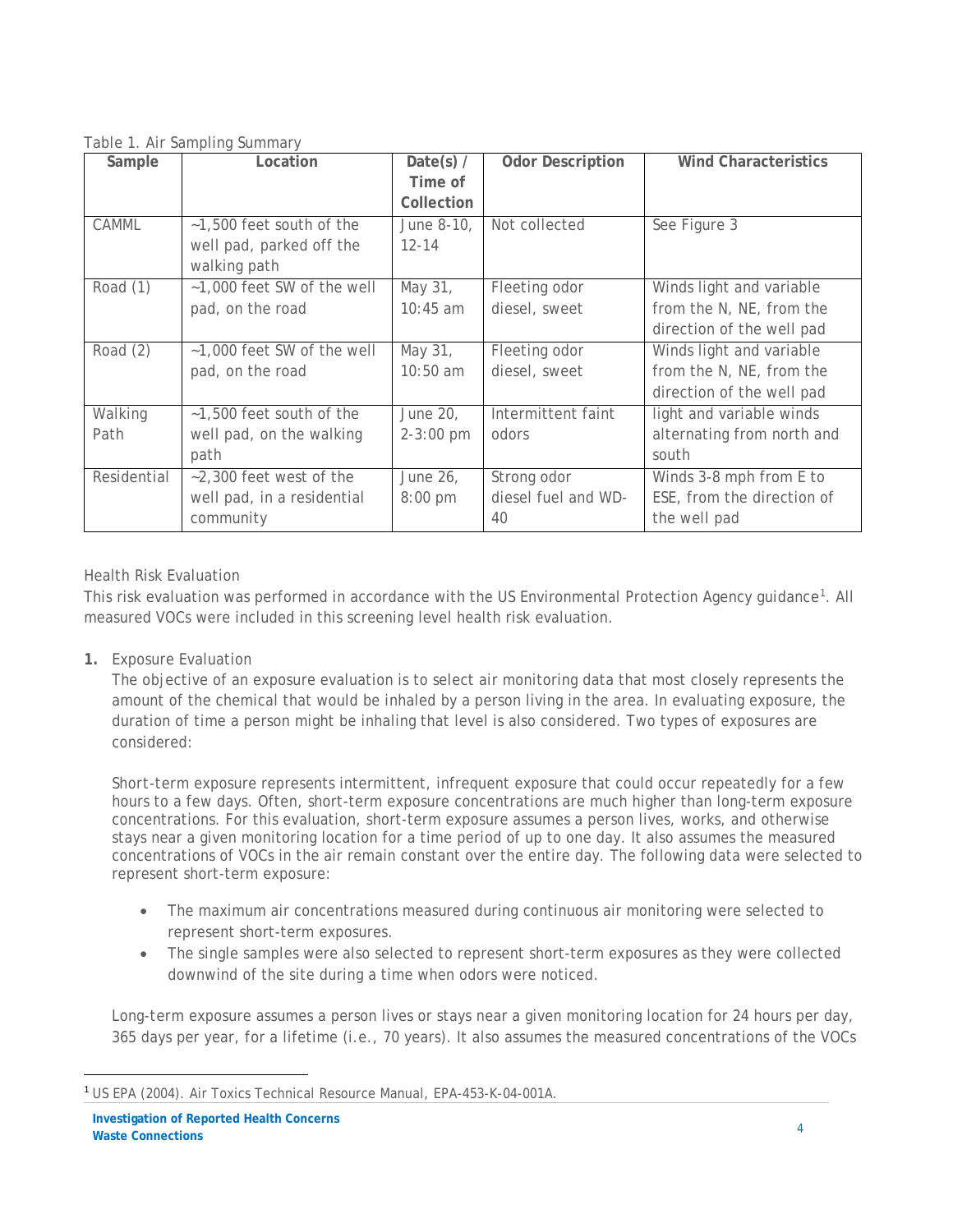in the air remain constant over the entire 70-year exposure period. The following data were selected to represent chronic exposure:

- The average air concentration of a VOC over the entire monitoring period from the continuous air monitoring data was selected to represent long-term exposure as these values are likely representative of longer-term exposures with varying site conditions and wind directions.
- The single samples were also evaluated as long-term exposures though they are likely more representative of short-term exposures.

#### **2.** Health Effect Evaluation

The objective of a health effect evaluation is to identify relevant guideline values for each of the measured VOCs to determine whether health or odor effects might occur due to exposure at the measured concentration. Health guideline levels are established by the US EPA and/or similar state agencies for both short and long-term exposure to VOCs. For chemicals that cause cancer, there will be a third set of values that describe cancer risk.

*Non-cancer health effects:* A non-cancer health guideline value is defined by the US EPA as the exposure level that is likely to be without appreciable risk of adverse non-cancer health effects in an exposed population, including sensitive individuals. Typically, there are separate health guideline values are for short and long-term exposures (Table 2). The health guideline value for each VOC is expressed as a concentration in units of parts per billion.

*Cancer health effects:* For VOCs that could cause cancer, VOC concentrations associated with 1x 10-6 (one in one million) to 1x10-4 (one in ten thousand) cancer risk levels were used as comparison values. For example, a risk level of one in a million (1x10<sup>-6</sup>) implies that up to 1 out of one million equally exposed people could contract cancer if exposed continuously (i.e. 24 hours per day) to the specific concentration over a lifetime (i.e. 70 years). This would be in addition to those cancer cases that would normally occur in an unexposed population of one million people. The level of cancer risk that is of concern is a matter of individual, community, and regulatory judgment. However, the EPA typically considers risks below 1  $\times$  10<sup>-6</sup> to be so small as to be negligible. Therefore, the EPA uses a cancer risk of one in a million (1 x 10<sup>-6</sup>) as a regulatory goal, which means that regulatory programs are generally designed to try to reduce risk to this level. However, the EPA considers all cancer risks lower than 1 in 10,000 (1x10<sup>-4</sup>) to be "acceptable".

*Odor concerns*: Odor threshold values were selected from values established by the American Industrial Hygiene Association<sup>[2](#page-4-0)</sup> or Texas Commission on Environmental Quality (TCEQ).

An odor threshold is the concentration at which the odor of a chemical can be detected by the average person. Some people have a more sensitive sense of smell and can detect odors at lower concentrations.

**3.** Risk Characterization

 $\overline{\phantom{a}}$ 

Risk characterization combines the information from the exposure evaluation and health effect evaluation steps to describe the potential health risks.

<span id="page-4-0"></span><sup>2</sup>American Industrial Hygiene Association (2013). Odor Thresholds for Chemicals With Established Occupational Health Standards, 2nd edition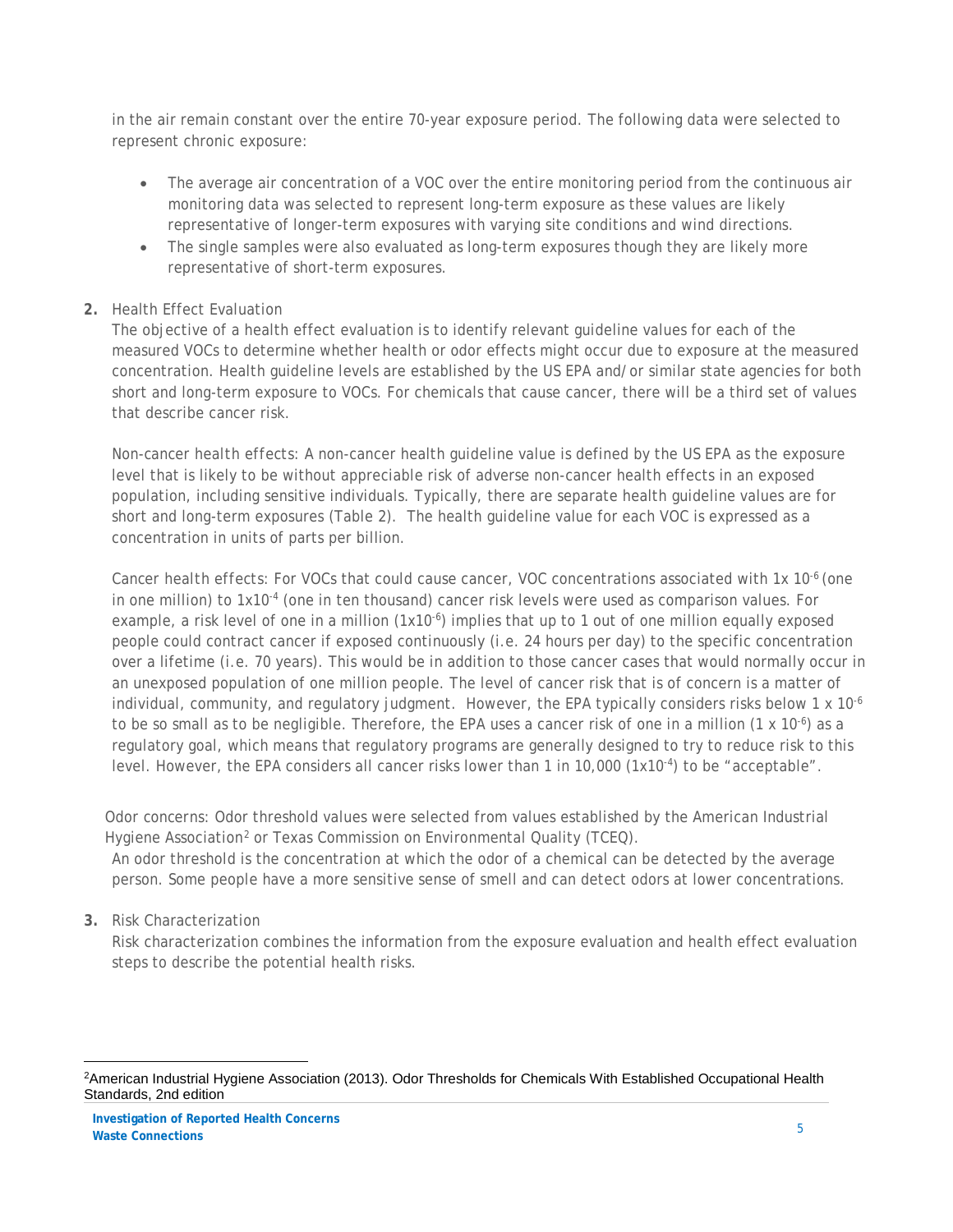*Non-cancer health effects:* 

Individual VOCs: A hazard quotient (HQ) was determined for each individual VOC. This ratio is a risk estimate that compares the maximum or average air concentration for each VOC to short- and longterm health guideline values. HQs are an indication of whether there is potential cause for concern for adverse health effects.

Combined VOCs: When simultaneous exposures to multiple chemicals in the air can occur, it is important to evaluate the potential for risks to human health from combined exposures. To evaluate the combined risk, a Hazard Index or HI is used. An HI is calculated by adding together all of the individual HQs. This total HI is a conservative approximation of the total potential non-cancer risk for exposure to all of the VOCs.

HQs and His are calculated as follows:

|                                        | $Short-term HO = short-term exposure$ |  |  |  |  |
|----------------------------------------|---------------------------------------|--|--|--|--|
|                                        | HGV (short-term)                      |  |  |  |  |
|                                        |                                       |  |  |  |  |
|                                        | $Long-term HO = long-term exposure$   |  |  |  |  |
|                                        | HGV (long-term)                       |  |  |  |  |
|                                        |                                       |  |  |  |  |
| $HO = Hazard Quotient$                 |                                       |  |  |  |  |
|                                        | HGV = Health Guideline Value          |  |  |  |  |
|                                        |                                       |  |  |  |  |
| $H = HQ_{1} + HO_{2} + HO_{3} + \dots$ |                                       |  |  |  |  |

HQs and HIs are evaluated as follows:

- If HQ or HI is less than 1, no further evaluation is necessary and it can generally be concluded that potential for adverse health effects from the exposures measured in this study is low.
- If HQ or HI is greater than or equal to 1, further evaluation is needed.

#### *Cancer health effects:*

To estimate the potential for increased cancer risks, the VOC concentration at each risk level within the generally "acceptable" risk range (1x10<sup>-4</sup> to 1x10<sup>-6</sup>) was compared to the exposure measurements. Combined cancer risks were also evaluated for all known cancer causing VOCs. This approach assumes the combined effect of each of the VOCs is additive.

#### *Odor concerns:*

Community odor concerns were evaluated qualitatively by comparing with available odor threshold values. The maximum short-term air concentration of a VOC in any of the samples was compared to the odor threshold values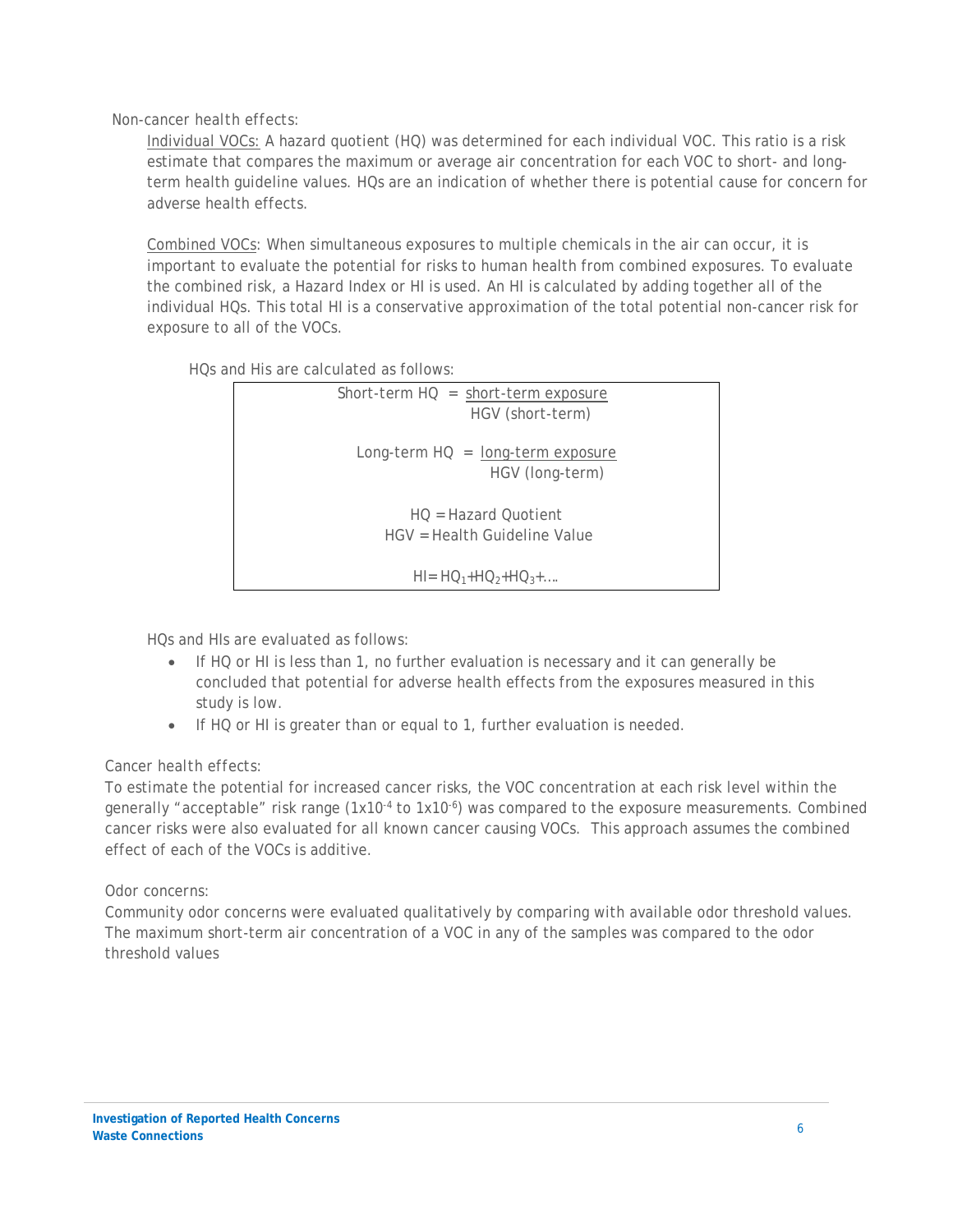# **Results**

**Long-Term Risk**

- Cancer risks estimates for the two carcinogenic VOCs (benzene and ethylbenzene) individually (Table 3) or together (Table 4) were less than one in one hundred thousand, which is below the midpoint of the acceptable risk range of  $1x10^{-6}$  to  $1x10^{-4}$  (Table 3 - 4).
- All air concentrations of individual (Table 2) and combined (Table 4) VOCs were below long-term noncancer health guideline values, with the highest hazard estimate (HQ) of approximately 0.1 for two chemicals (Figures 3 - 6).
	- o Isoprene was the only VOC with a long-term hazard quotient above 0.1, which is about 10 times less than the health based guidance value (CAMML and road samples only) (Figures 3 and 5). Isoprene is primarily emitted from vegetation and humans and in lower quantities in tobacco smoke and automobile exhaust. Isoprene was not identified as a chemical likely emitted from the Waste Connections facility.
	- o The highest average concentration of benzene approached a long-term hazard quotient of 0.1 in a single one-hour sample collected by the CAMML (Figure 3). All other benzene air concentrations were 10 – 100 times lower than the short and long-term health guideline values.

### **Short-Term Risk**

- The maximum measured air concentrations of all detected VOCs across all the air samples, including during times when strong odors noted by CDPHE staff or citizens, were well below short-term non-cancer health guideline values (Table 2, Figures 3 – 6).
- Combined (cumulative) exposures to all VOCs was below a short-term non-cancer risk estimate of 1 (Table 4).

### **Odor Concerns**

The maximum short-term (1 hour sample) air concentrations of trimethylbenzenes, ethylbenzene, 1,4diethylbenzene, and styrene were in the range of established odor detection levels (i.e., within 10-fold of the threshold values) (Table 5).

# **Limitations and Uncertainties**

The following limitations must be considered when interpreting the results from this investigation:

- This air sampling represents a "snapshot" of VOC concentrations from all emission sources in the area. Samples collected under different conditions could have different results.
- Other substances that may be emitted from oil and gas were not sampled in this study and exposure to these substances may result in additional health risk.
- Whether the VOCs in the air will have a harmful effect on an individual's health depends upon many factors that are not all measured in this risk assessment. These include non-chemical factors such as age, family traits (i.e. genetics), and lifestyle behaviors.
- Meteorological data indicated that the wind was not coming from the direction of the Waste Connections site during the majority of the period of continuous air monitoring. Therefore, the data from the CAMML more likely represent average air concentrations of VOCs during normal conditions and not the highest potential concentrations of VOCs emitted from the oil and gas site during odor events.
- Odor concerns cannot be fully evaluated due to the lack of information regarding odor thresholds associated with physical symptoms and the combined effects of odors from multiple chemicals.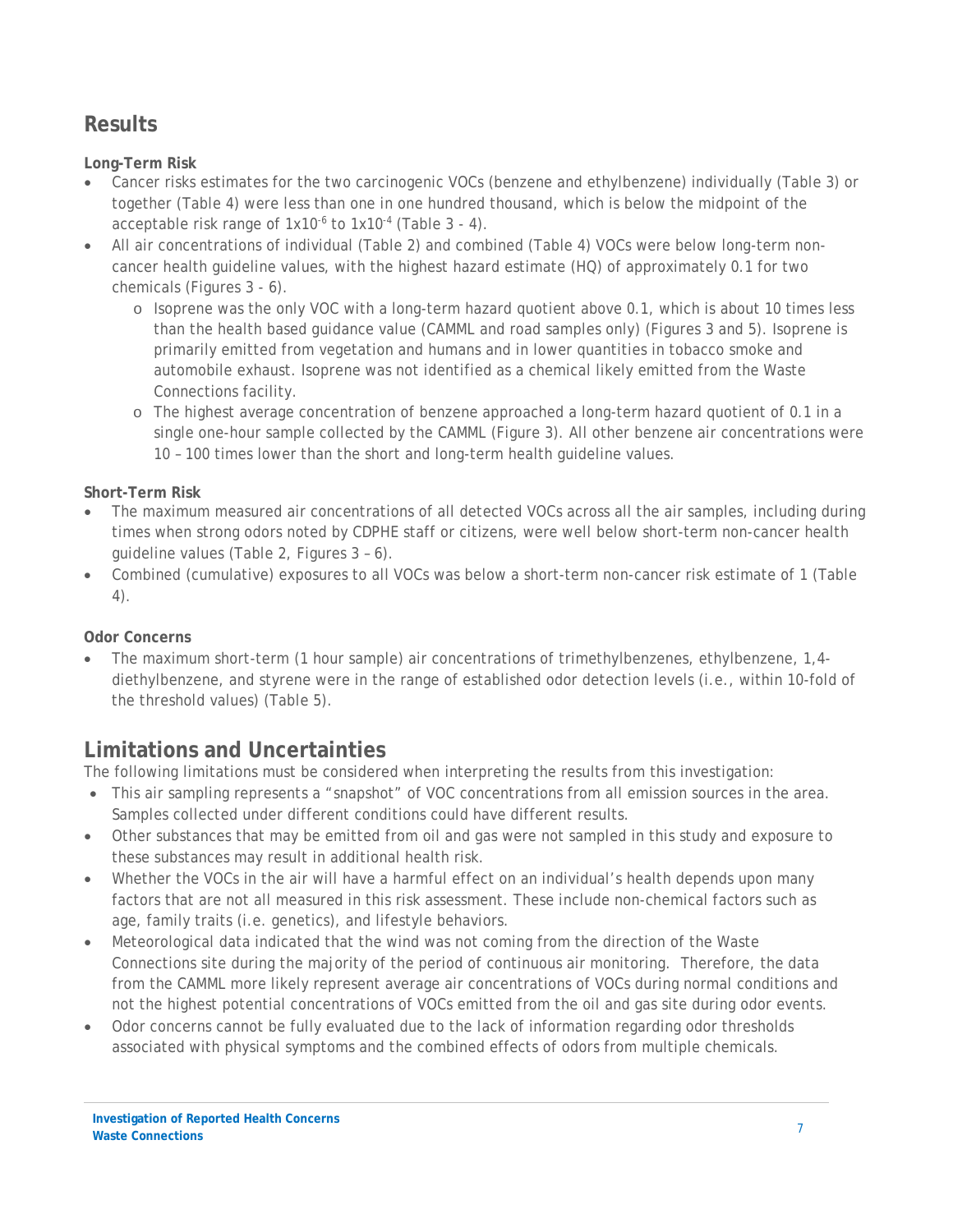# **Conclusions**

Evaluation of health concerns reported by residents in the vicinity of Waste Connections drilling site suggest upper respiratory irritation and physiological responses to odors. OGHIR has documented that many of these concerns occurred temporally with drilling operations on the site when wind direction was coming from the direction of the well pad.

While OGHIR has only been logging health concerns since October of 2015, the number and frequency of health concerns reported in association with the Waste Connections site is much higher than most other sites in the state. Based on the health concerns reported by residents in the vicinity of Waste Connections during times of reported intense odors, measurements of multiple odorous chemicals in the air, and documented intermittent odors detected by the residents and CDPHE personnel, it is clear that some individuals have experienced physical symptoms related to odors from the site. Typically, these symptoms have resolved as the odor decreased.

To evaluate the risk for short and long-term health effects, the Colorado Air Monitoring Mobile Laboratory (CAMML) was deployed, and multiple single air samples were collected between May 31st – June 26 during different days and times to measure volatile organic compounds (VOCs) in the air at locations where residents reported health symptoms and odors. The evaluation of the air samples during this time indicates a low risk of short or long-term harmful health effects due to VOC exposures in the vicinity of these oil and gas operations.

Using currently available measurement technology and risk assessment methods, OGHIR is unable to document conditions that suggest an ongoing health hazard at this time. However, although the air measurements identified a large number of chemicals related to oil and gas emissions, there may be other chemicals that were not measured that may contribute to the respiratory irritation and odor concerns reported by residents. Furthermore, it is important to make the distinction that our risk assessment methods take into account short and long-term health effects, but do not necessarily reflect the risk for reversible health symptoms due to odors.

# **Next Steps**

OGHIR continues to monitor health concerns in the vicinity of the Waste Connections site and will be collecting air monitoring data in the neighborhoods by the upcoming Pratt site. Individuals with ongoing health concerns are encouraged to contact OGHIR by phone (303) 389-1687 or online [www.colorado.gov/oghealth.](http://www.colorado.gov/oghealth)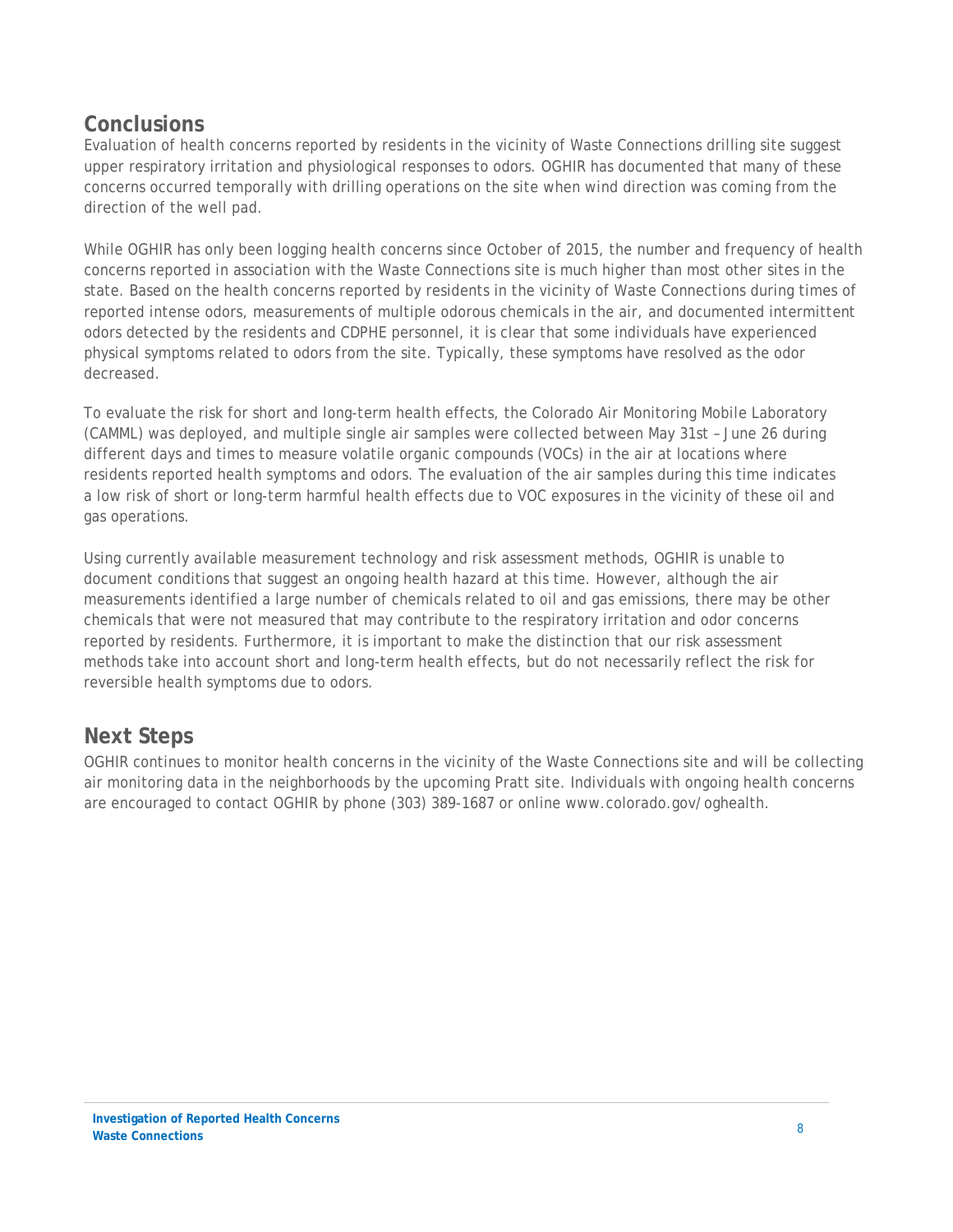

Figure 1. Summary of Health Symptoms Reported to OGHIR

Figure 2. Map of Waste Connection Site (red arrow) and Sampling Locations (yellow stars).

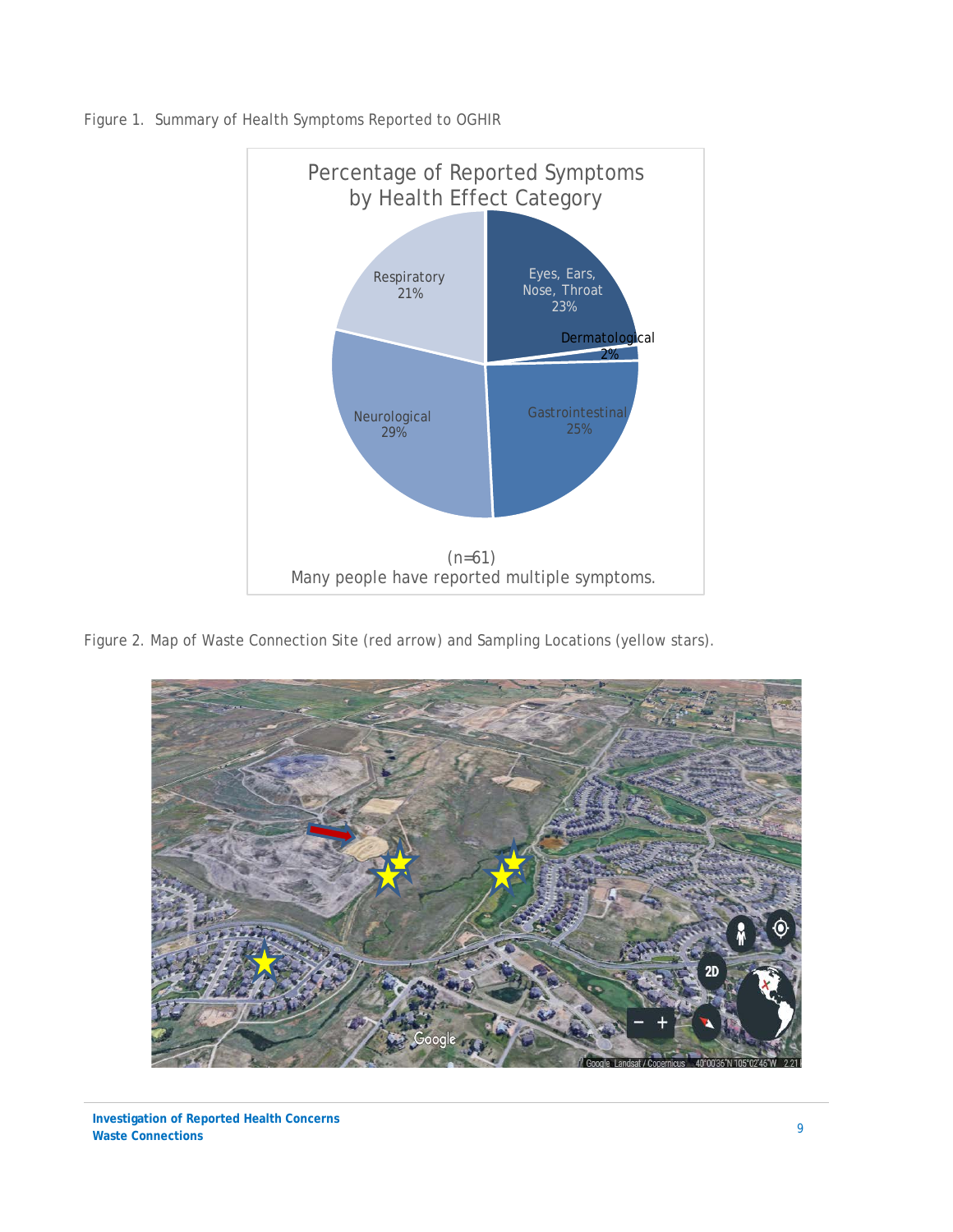| able 2. Air fileasulentents compared to non-cancer health guideline values. Air values are in ppbv. | <b>CAMML</b>     |                     |                 | Road            |                 |                   |                     | <b>Health Guidelines</b>     |
|-----------------------------------------------------------------------------------------------------|------------------|---------------------|-----------------|-----------------|-----------------|-------------------|---------------------|------------------------------|
| Chemical                                                                                            | 6-day<br>Average | Maximum<br>$(1-hr)$ | Walking<br>Path | $\mathbf{1}$    | $\overline{2}$  | Neighbor<br>-hood | Short-Term          | Long-Term                    |
| 1,2,3-Trimethylbenzene                                                                              | 0.078            | 0.822               | <b>ND</b>       | 0.107           | 0.172           | ND                | 3000 <sup>T</sup>   | $\overline{12}$ <sup>1</sup> |
| 1,2,4-Trimethylbenzene                                                                              | 0.342            | 0.972               | <b>ND</b>       | 0.211           | 0.119           | 0.051             | $3000^{\top}$       | 12 <sup>1</sup>              |
| 1,3,5-Trimethylbenzene                                                                              | 0.125            | 0.873               | ND              | 0.131           | 0.111           | 0.032             | 3000 <sup>T</sup>   | 12 <sup>1</sup>              |
| 1,3-Diethylbenzene                                                                                  | $\overline{ND}$  | $\overline{ND}$     | ND              | 0.000           | 0.422           | ND                | 460 <sup>T</sup>    | 46 <sup>T</sup>              |
| 1,4-Diethylbenzene                                                                                  | 0.133            | 0.142               | <b>ND</b>       | 0.000           | <b>ND</b>       | <b>ND</b>         | 450 <sup>T</sup>    | 46 <sup>T</sup>              |
| 1-Butene                                                                                            | 0.210            | 0.990               | ND              | $\overline{ND}$ | ND              | ND                | 27000 ™             | 2300 <sup>T</sup>            |
| 1-Hexene                                                                                            | 0.053            | 0.131               | 0.218           | 0.000           | 0.612           | ND                | 500                 | 50 <sup>T</sup>              |
| 1-Pentene                                                                                           | 0.203            | 0.917               | 0.362           | 0.000           | 0.132           | ND                | 12000 <sup>T</sup>  | 560 <sup>T</sup>             |
| 2,2,4-Trimethylpentane                                                                              | 0.135            | 0.645               | 0.129           | 0.000           | 0.234           | 0.090             | 4100 ™              | 390 <sup>T</sup>             |
| 2,2-Dimethylbutane                                                                                  | 0.226            | 0.897               | ND              | 0.058           | 0.264           | ND                | $1000^{\top}$       | 100 <sup>T</sup>             |
| 2,3,4-Trimethylpentane                                                                              | 0.152            | 0.949               | 0.278           | 0.000           | 0.112           | ND                | 4100R               | 390R                         |
| 2,3-Dimethylbutane                                                                                  | 0.407            | 0.994               | 0.149           | 0.255           | 0.485           | <b>ND</b>         | 990 <sup>T</sup>    | 99 <sup>T</sup>              |
| 2,3-Dimethylpentane                                                                                 | 0.232            | 0.982               | 0.173           | 0.164           | 0.175           | ND                | 8300 <sup>R</sup>   | 2200 <sup>R</sup>            |
| 2,4-Dimethylpentane                                                                                 | 0.026            | 0.139               | 0.882           | 0.124           | 0.121           | ND                | 8300 <sup>T</sup>   | $2200^T$                     |
| 2-Butene (cis)                                                                                      | $\overline{ND}$  | $\overline{ND}$     | 0.797           | 0.000           | 0.429           | <b>ND</b>         | 15000™              | 700 <sup>T</sup>             |
| 2-Butene (trans)                                                                                    | 0.176            | 0.484               | 0.394           | 0.000           | 0.296           | ND                | 15000 <sup>T</sup>  | 700 <sup>T</sup>             |
| 2-Methylheptane                                                                                     | 0.178            | 0.924               | 0.839           | 0.406           | 0.749           | 0.055             | 4100 <sup>T</sup>   | 380 <sup>T</sup>             |
| 2-Methylhexane                                                                                      | 0.357            | 0.991               | 0.119           | 0.464           | 0.220           | ND                | 8300 <sup>T</sup>   | $2200^T$                     |
| 2-Methylpentane                                                                                     | 0.344            | 1.186               | 0.112           | 1.452           | 0.157           | 0.218             | 990 <sup>T</sup>    | $90^{\top}$                  |
| 3-Methylheptane                                                                                     | 0.141            | 0.880               | 0.189           | 0.309           | 0.582           | 0.043             | 4100 ™              | 380 <sup>T</sup>             |
| 3-Methylhexane                                                                                      | 0.277            | 0.962               | 0.651           | 0.594           | 0.112           | 0.083             | 8300™               | $2200^T$                     |
| 3-Methylpentane                                                                                     | 0.267            | 0.984               | 0.259           | 0.825           | 0.468           | 0.117             | 1000 <sup>T</sup>   | 100 <sup>T</sup>             |
| Acetylene                                                                                           | 0.401            | 0.957               | 0.118           | 0.565           | 0.829           | 0.545             | 25000 <sup>T</sup>  | 2500 <sup>T</sup>            |
| Benzene                                                                                             | 0.256            | 0.926               | 0.366           | 0.420           | 0.369           | 0.133             | 9 <sup>A</sup>      | 9.3 <sup>1</sup>             |
| Cyclohexane                                                                                         | 0.225            | 0.916               | 0.129           | 0.992           | 0.163           | 0.105             | 1000 <sup>T</sup>   | $1743$ <sup>1</sup>          |
| Cyclopentane                                                                                        | 0.216            | 0.983               | 0.320           | 0.352           | 0.132           | 0.058             | 5900 <sup>T</sup>   | 120 <sup>T</sup>             |
| Ethane                                                                                              | 4.607            | 46.581              | ND              | 48.200          | ND              | 5.050             | <b>NA</b>           | NA                           |
| Ethylbenzene                                                                                        | 0.338            | 0.949               | 0.986           | 0.233           | 0.252           | 0.049             | 5000 <sup>A</sup>   | 230 <sup>1</sup>             |
| Ethylene                                                                                            | 0.589            | 1.642               | ND              | 0.950           | ND              | 0.580             | 500000 <sup>T</sup> | $5300^{T}$                   |
| Isobutane                                                                                           | 0.616            | 6.200               | 0.166           | 5.275           | 0.147           | 0.680             | 33000™              | 10000 <sup>T</sup>           |
|                                                                                                     |                  | 5.998               | 0.153           | 4.640           | 0.828           | 0.680             | 8100 <sup>T</sup>   | 8000 <sup>T</sup>            |
| Isopentane                                                                                          | 0.704<br>0.317   | 0.957               | 0.172           | 0.000           | 0.524           | 0.098             | 20 <sup>T</sup>     | $2^{\top}$                   |
| Isoprene<br>Methylcyclohexane                                                                       | 0.257            | 0.936               | 0.388           | 1.914           | 0.263           | 0.214             | 4000 <sup>T</sup>   | 400 <sup>T</sup>             |
|                                                                                                     | 0.278            | 1.014               |                 | 1.125           |                 |                   | 750 <sup>T</sup>    | 75 <sup>T</sup>              |
| Methylcyclopentane                                                                                  | 0.109            | 0.859               | 0.762<br>ND     | 0.178           | 0.158           | 0.145<br>0.054    | 250 <sup>T</sup>    | 25 <sup>T</sup>              |
| m-Ethyltoluene                                                                                      |                  |                     |                 |                 | 0.763           |                   | 1700 <sup>A</sup>   | 23 <sup>1</sup>              |
| m-Xylene/P-Xylene                                                                                   | 0.243            | 0.933               | 0.215           | 0.604           | 0.220           | 1.100             | 92000 <sup>T</sup>  |                              |
| n-Butane                                                                                            | 1.151            | 14.794              | 0.329           | 12.550          | 0.463           | 1.668             |                     | 10000 <sup>T</sup>           |
| n-Decane                                                                                            | 0.241            | 0.884               | ND              | 0.523           | 0.968           | 0.061             | $1750$ <sup>T</sup> | $175$ <sup>T</sup>           |
| n-Dodecane                                                                                          | $\overline{ND}$  | ND                  | ND              | 0.494           | $\overline{ND}$ | 0.103             | 4500 <sup>D</sup>   | 210 <sup>R</sup>             |
| n-Heptane                                                                                           | 0.266            | 0.932               | 0.239           | 1.416           | 0.288           | 0.180             | 8300™               | 2200 <sup>T</sup>            |
| n-Hexane                                                                                            | 0.362            | 2.557               | 0.164           | 2.367           | 0.349           | 0.292             | $1700^{\top}$       | 198 <sup>1</sup>             |
| n-Nonane                                                                                            | 0.248            | 0.942               | 0.142           | 0.594           | 0.132           | 1.500             | 3000 <sup>T</sup>   | 38 <sup>P</sup>              |
| n-Octane                                                                                            | 0.216            | 0.847               | 0.236           | 0.910           | 0.135           | 0.119             | 4100 <sup>T</sup>   | $75^{\mathrm{T}}$            |
| n-Pentane                                                                                           | 0.593            | 6.275               | 0.236           | 4.640           | 1.752           | 0.732             | 68000 <sup>T</sup>  | 8000T                        |
| n-Propylbenzene                                                                                     | 0.166            | 0.830               | <b>ND</b>       | 0.099           | 0.879           | ND                | 510 <sup>T</sup>    | 203 <sup>P</sup>             |
| n-Undecane                                                                                          | 0.137            | 0.497               | ND              | 0.618           | 0.116           | 0.105             | 550 <sup>T</sup>    | $55^{\mathrm{T}}$            |
| o-Ethyltoluene                                                                                      | 0.176            | 0.740               | <b>ND</b>       | 0.000           | 0.572           | <b>ND</b>         | 250 <sup>T</sup>    | 25 <sup>T</sup>              |
| o-Xylene                                                                                            | 0.190            | 0.859               | 0.142           | 0.171           | 0.680           | 0.051             | 1700 <sup>A</sup>   | 23 <sup>1</sup>              |
| Pentene (cis-2-)                                                                                    | 0.008            | 0.017               | 0.639           | 0.000           | 0.225           | ND                | 12000 <sup>T</sup>  | $560$ <sup>T</sup>           |
| Pentene (trans-2-)                                                                                  | 0.185            | 0.854               | 0.733           | 0.000           | 0.774           | <b>ND</b>         | 12000 <sup>T</sup>  | 560 <sup>T</sup>             |
| p-Ethyltoluene                                                                                      | 0.071            | 0.349               | <b>ND</b>       | 0.222           | 0.853           | 0.043             | 250 <sup>T</sup>    | 25 <sup>T</sup>              |
| Propane                                                                                             | 2.409            | 27.338              | <b>ND</b>       | 28.200          | 0.257           | 2.783             | 68000 ™             | $8000$ <sup>T</sup>          |
| Propylene                                                                                           | 0.207            | 0.833               | 0.216           | 0.277           | 0.221           | 0.210             | <b>NA</b>           | $1743$ <sup>c</sup>          |
| Styrene                                                                                             | 0.378            | 0.378               | <b>ND</b>       | 0.000           | 0.713           | <b>ND</b>         | 5000 <sup>A</sup>   | $235$ <sup>1</sup>           |
| Toluene                                                                                             | 0.394            | 0.994               | 0.557           | 1.120           | 0.470           | 0.274             | 2000 <sup>A</sup>   | $1327$ <sup>1</sup>          |

Table 2. Air measurements compared to non-cancer health guideline values. All values are in ppbV.

l = US EPA; A = ATSDR (US Agency for Toxic Chemicals and Disease Registry); P= PPRTV (US EPA Provisional Peer Reviewed Toxicity Values); C= CaIEPA (California Office of Environmental<br>Health Hazard Assessment); T= TCEQ (Te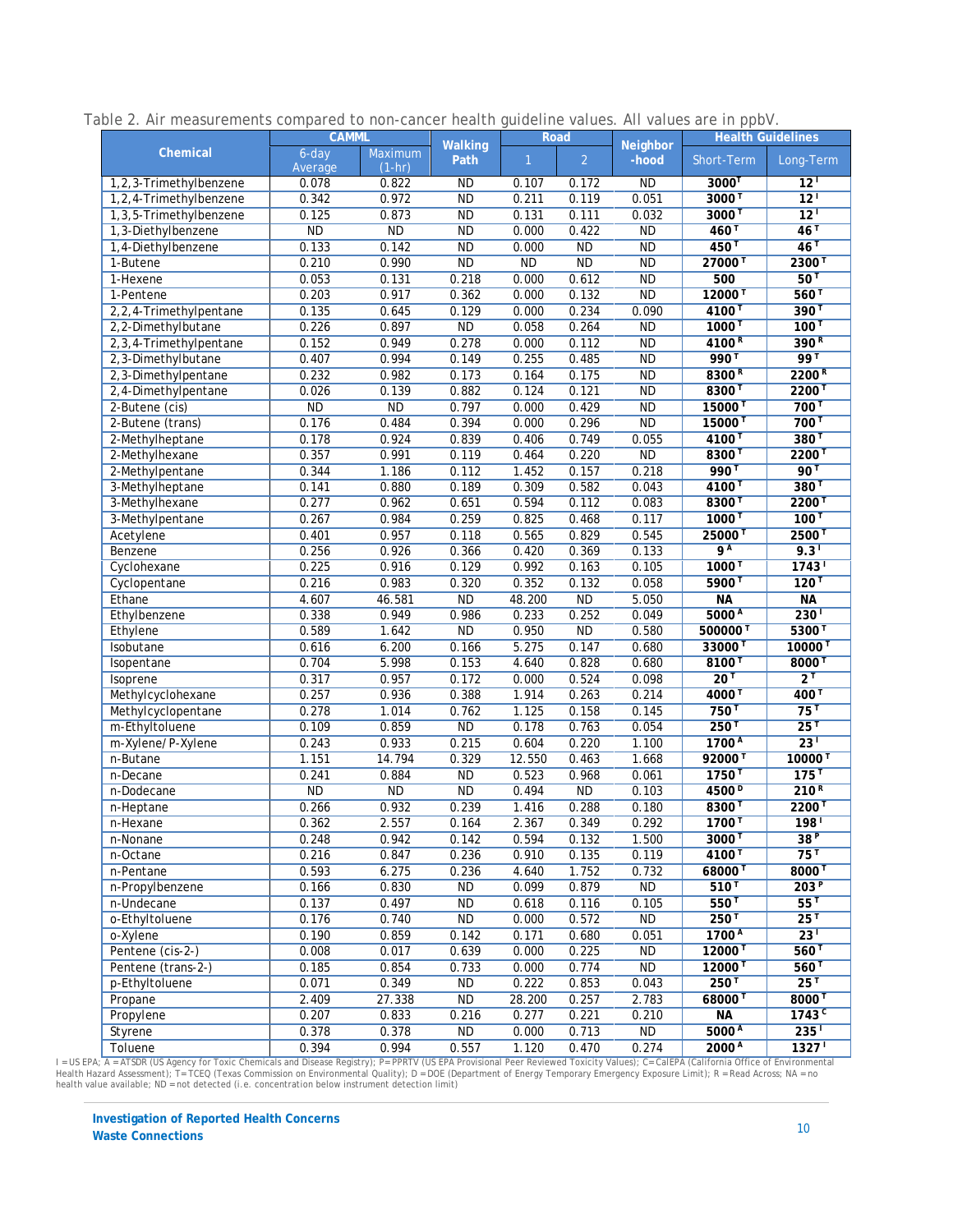Table 3. Summary of average air measurements collected by the CAMML compared to lowest VOC concentration at each risk level within the generally "acceptable"<sup>1</sup> risk range (1x10<sup>-4</sup> to 1x10<sup>-6</sup>).

| <b>Substance</b>          | Average Air                       | <b>Cancer Risk Estimate</b>               |                                                  |                                           |
|---------------------------|-----------------------------------|-------------------------------------------|--------------------------------------------------|-------------------------------------------|
|                           | Measurement <sup>2</sup><br>(dgg) | Air Concentration<br>at $1x10^{-6}$ (ppb) | <b>Air Concentration</b><br>at $1x10^{-5}$ (ppb) | Air Concentration<br>at $1x10^{-4}$ (ppb) |
| Benzene <sup>3</sup>      | 0.26                              | 0.041 <sup>2</sup>                        | 0.41 <sup>2</sup>                                |                                           |
| Ethylbenzene <sup>4</sup> | 0.33                              | 0.092 <sup>3</sup>                        | U 053                                            | Q 73                                      |

<sup>1</sup>A one in a million cancer risk (1x10<sup>-6</sup>) is considered a minimal cancer risk. A one in ten thousand cancer risk (1x10<sup>4</sup>) is considered the upper limit of the US EPA "acceptable" range.

<sup>2</sup>The average value was calculated using the CAMML data across 6 days of continuous sampling.<br><sup>3</sup>Determined using the US EPA inhalation unit risk of 7.8 x10<sup>.6</sup> per µg/m<sup>3</sup>.<br><sup>4</sup>Determined using the CalEPA inhalation unit

#### Table 4. Summary of cumulative risk estimates from each sampling site

| Location            | Combined<br><b>Cancer Risk</b> | <b>Acute HI</b> | <b>Chronic HI</b> |
|---------------------|--------------------------------|-----------------|-------------------|
| CAMML               | $1.0 \times 10^{-5}$           | 0.17            | 0.31              |
| <b>Walking Path</b> |                                | 0.05            | 0.19              |
| Road                | ΝA                             | 0.09            | 0.65              |
| Neighborhood        |                                | 0.02            | በ 17              |

NA = not applicable. The samples were short-term samples that do not represent air concentration for lifetime cancer risks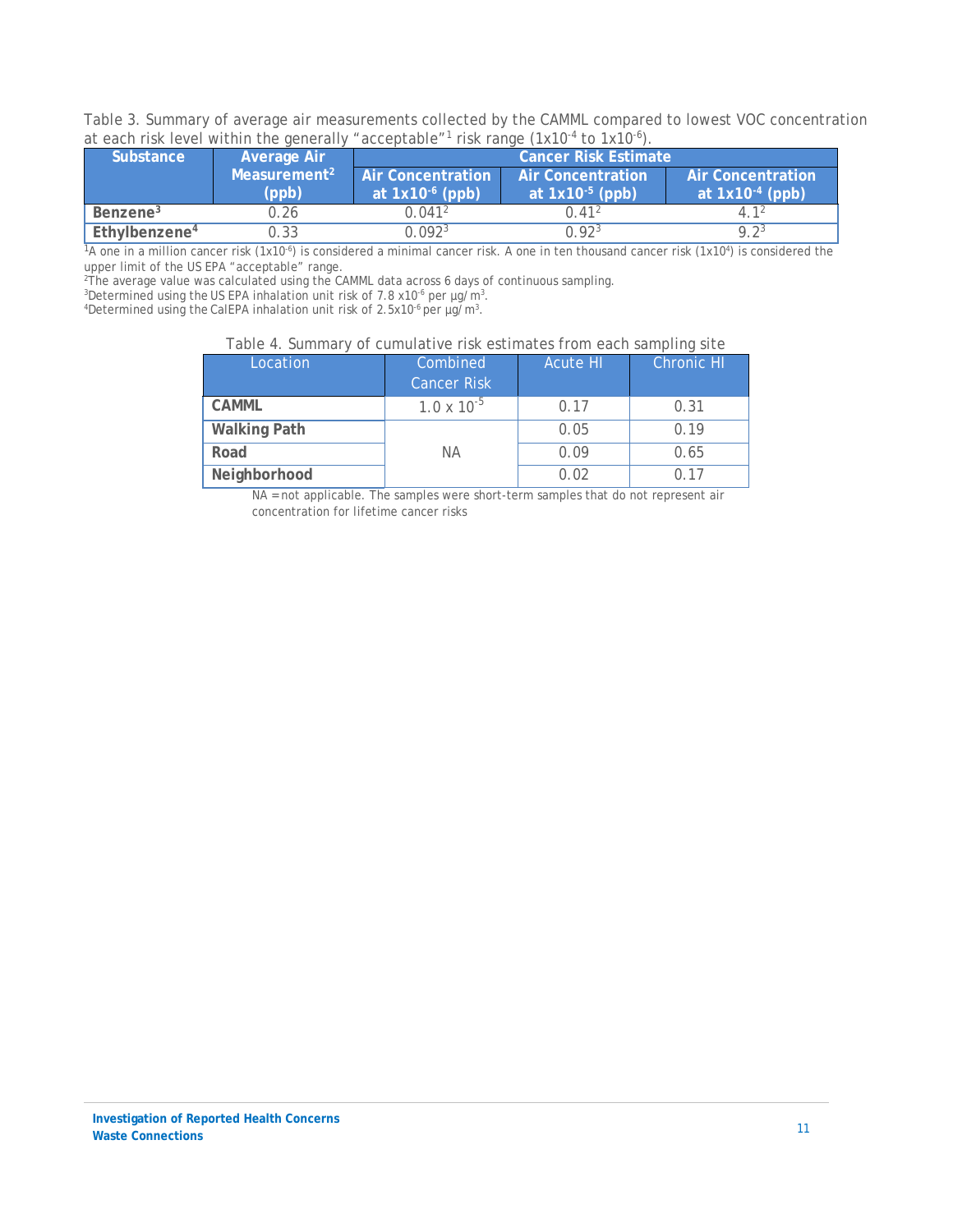|                        | <b>Maximum</b> | <b>Odor</b>      |                                      |
|------------------------|----------------|------------------|--------------------------------------|
| Chemical*              | Concentration  | <b>Threshold</b> | <b>Odor Characteristic</b>           |
|                        | (ppbV)         | (ppbV)           |                                      |
| 1,2,3-Trimethylbenzene | 0.822          | 6                | aromatic                             |
| 1,2,4-Trimethylbenzene | 0.972          | 6                | aromatic                             |
| 1,3,5-Trimethylbenzene | 0.873          | 6                | aromatic                             |
| 1,3-Diethylbenzene     | ND             | 0.38             | NА                                   |
| 1,4-Diethylbenzene     | 0.142          | 0.38             | NA                                   |
| 1-Butene               | 0.990          | 362              | petroleum                            |
| 1-Hexene               | 0.131          | 139              | petroleum                            |
| 1-Pentene              | 0.917          | 100              | gasoline                             |
| 2,2,4-Trimethylpentane | 0.645          | 660              | gasoline, oil                        |
| 2,2-Dimethylbutane     | 0.897          | 426              | gasoline                             |
| 2,3,4-Trimethylpentane | 0.949          | 660              | gasoline, oil                        |
| 2,3-Dimethylbutane     | 0.994          | 426              | qasoline                             |
| 2,3-Dimethylpentane    | 0.982          | 410              |                                      |
|                        |                | 410              | gasoline                             |
| 2,4-Dimethylpentane    | 0.139          |                  | gasoline                             |
| 2-Butene (cis)         | ND             | 362              | petroleum                            |
| 2-Butene (trans)       | 0.484          | 362              | petroleum                            |
| 2-Methylheptane        | 0.924          | 660              | qasoline                             |
| 2-Methylhexane         | 0.991          | 410              | gasoline                             |
| 2-Methylpentane        | 1.186          | 426              | gasoline                             |
| 3-Methylheptane        | 0.880          | 660              | qasoline                             |
| 3-Methylhexane         | 0.962          | 410              | gasoline                             |
| 3-Methylpentane        | 0.984          | 426              | gasoline                             |
| Acetylene              | 0.957          | 226000           | gassy, garlic                        |
| Benzene                | 0.926          | 470              | aromatic, sweet, solvent             |
| Cyclohexane            | 0.916          | 520              | pungent                              |
| Cyclopentane           | 0.983          | NA               | <b>NA</b>                            |
| Ethane                 | 46.581         | 20328000         | <b>NA</b>                            |
| Ethylbenzene           | 0.949          | $<$ 2            | oily, solvent                        |
| Ethylene               | 1.642          | 1700             | grassy                               |
| Isobutane              | 6.200          | 421              | natural gas                          |
| Isopentane             | 5.998          | 13000            | sweet, gasoline                      |
| Isoprene               | 0.957          | 47               | aromatic                             |
| Methylcyclohexane      | 0.936          | 149              | petroleum                            |
| Methylcyclopentane     | 1.014          | <b>NA</b>        | <b>NA</b>                            |
| m-Ethyltoluene         | 0.859          | <b>NA</b>        | <b>NA</b>                            |
| m-Xylene/P-Xylene      | 0.933          | $\overline{12}$  | sweet, creosote/burnt organic matter |
| n-Butane               | 14.794         | 421              | natural gas                          |
| n-Decane               | 0.884          | 620              | gasoline                             |
| n-Dodecane             | ND             | 5310             | gasoline                             |
| n-Heptane              | 0.932          | 410              | gasoline                             |
| n-Hexane               | 2.557          | 1500             | gasoline                             |
| n-Nonane               | 0.942          | 2300             | gasoline                             |
|                        | 0.847          |                  |                                      |
| n-Octane               |                | 660<br>1290      | gasoline, oil                        |
| n-Pentane              | 6.275          |                  | sweet                                |
| n-Propylbenzene        | 0.830          | <b>NA</b>        | <b>NA</b>                            |
| n-Undecane             | 0.497          | 110              | hydrocarbon                          |
| o-Ethyltoluene         | 0.740          | NA               | <b>NA</b>                            |
| o-Xylene               | 0.859          | 12               | sweet, creosote/burnt organic matter |
| Pentene (cis-2-)       | 0.017          | 190              | gasoline                             |
| Pentene (trans-2-)     | 0.854          | 190              | gasoline                             |
| p-Ethyltoluene         | 0.349          | <b>NA</b>        | <b>NA</b>                            |
| Propane                | 27.338         | 1497000          | natural gas                          |
| Propylene              | 0.833          | 10100            | gassy, aromatic                      |
| Styrene                | 0.378          | 2.8              | sharp, sweet                         |
| Toluene                | 0.994          | 21               | sour, burnt                          |

Table 5. Comparison of maximum air concentrations detected across all samples with odor threshold values

\***Bolded** chemicals represent air concentrations within an order of magnitude of the odor threshold NA- Not Available, ND- Non Detect, Sources: AIHA & TCEQ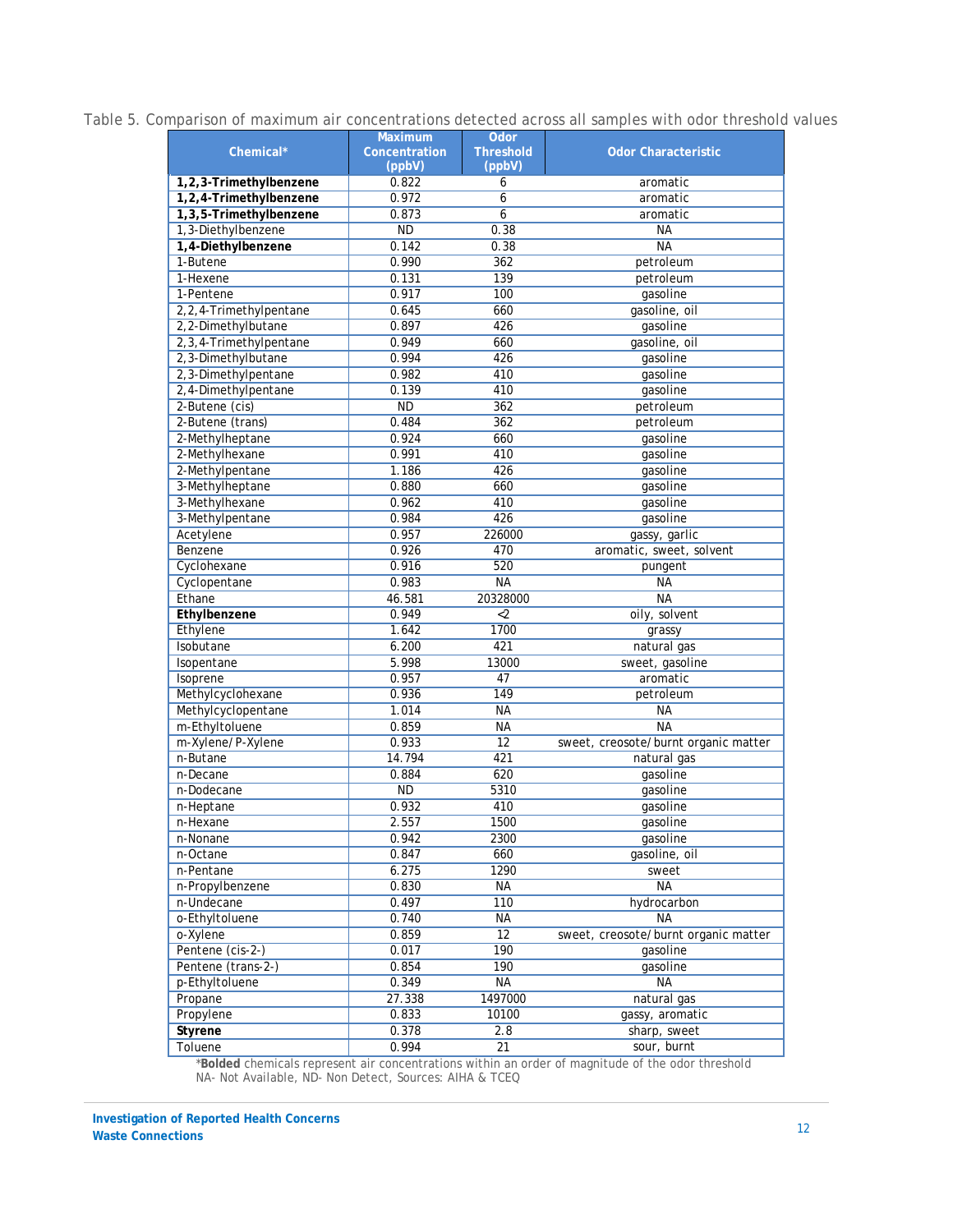Figure 3. CAMML: (A) Short-term and (B) long-term risk estimates (hazard quotients - HQ) for individual and combined ("All") VOCs for non-cancer effects.

Short Term Risk Estimate



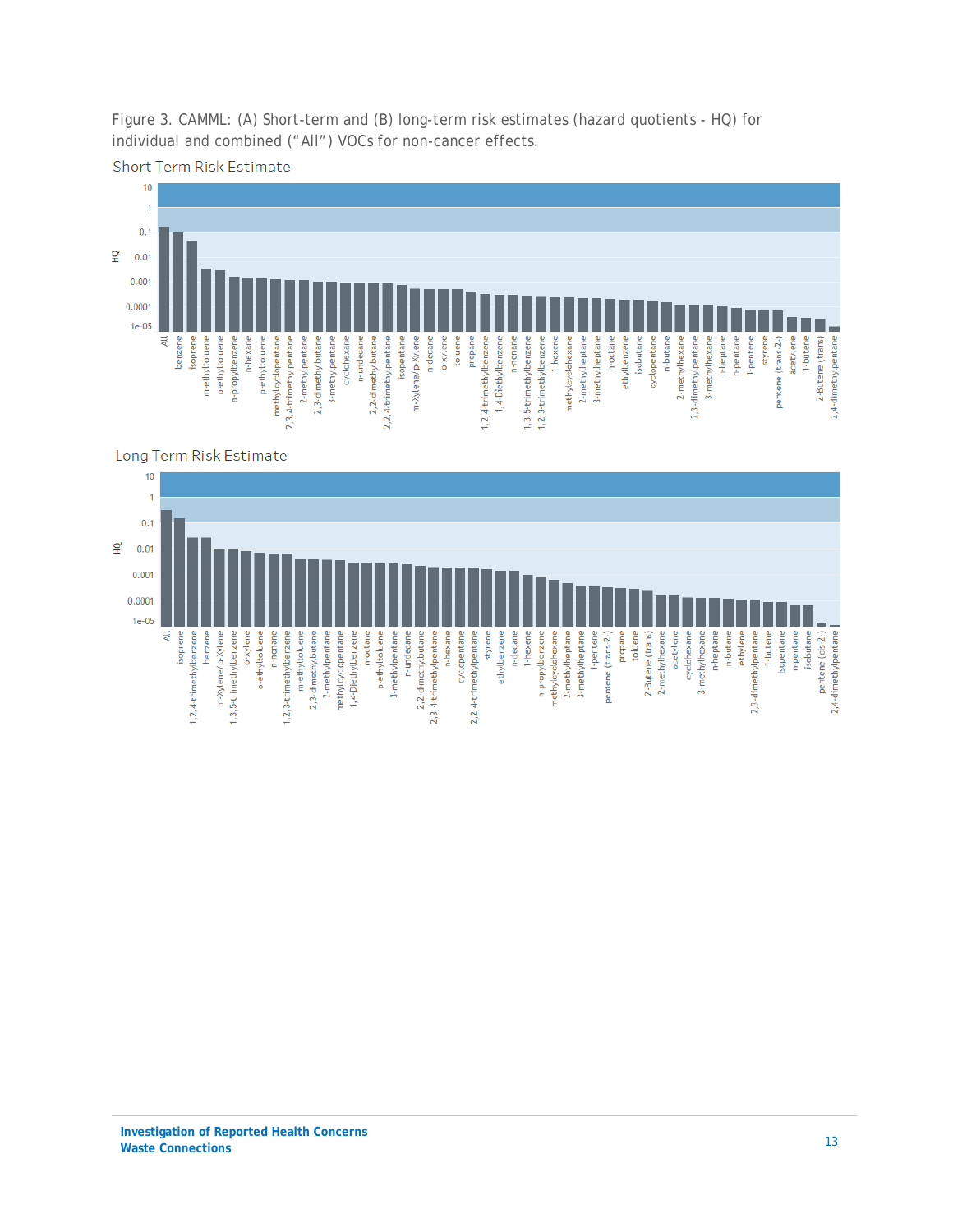Figure 4. Walking Path Short Term Risk Estimate





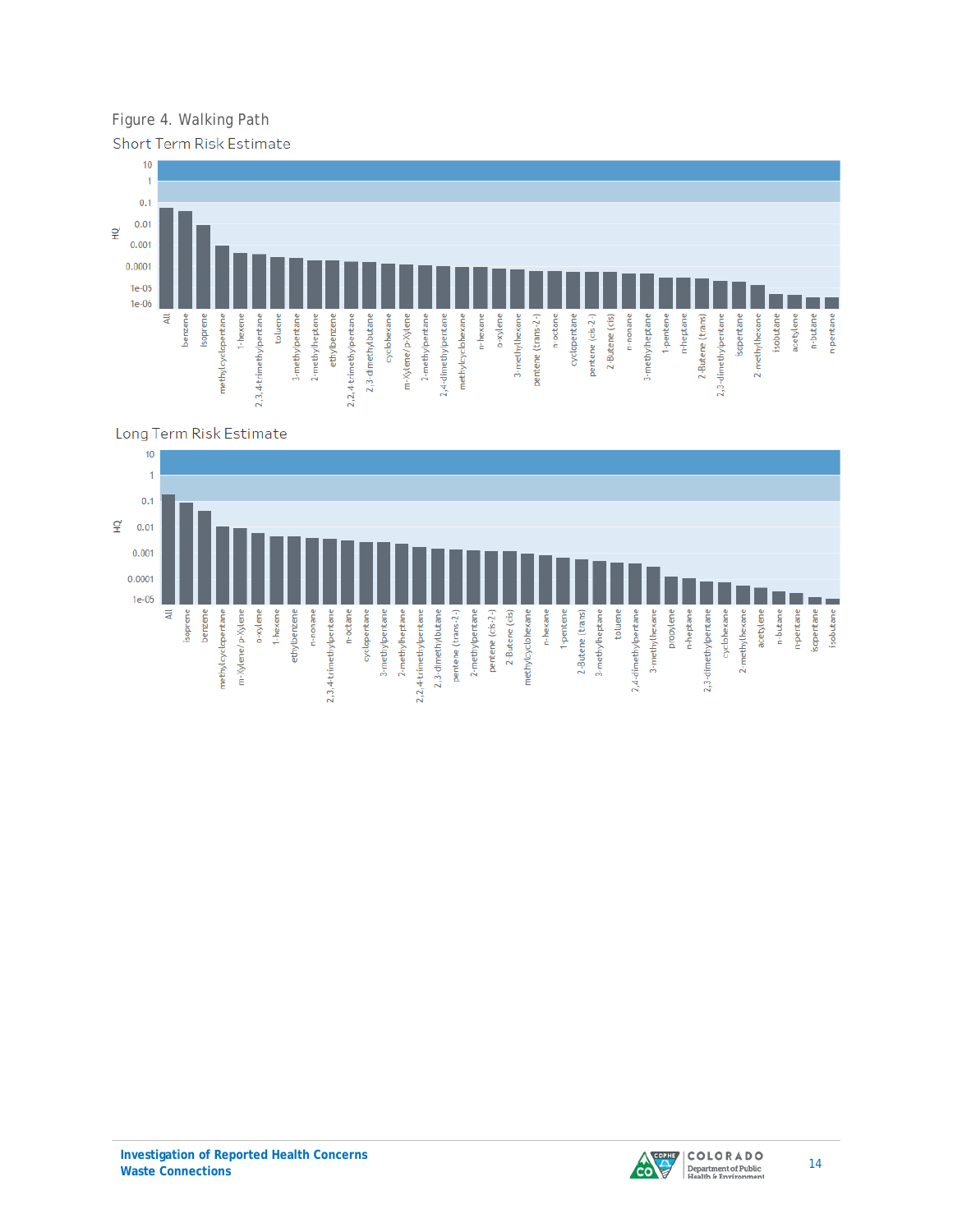Figure 5. RoadShort Term Risk Estimate





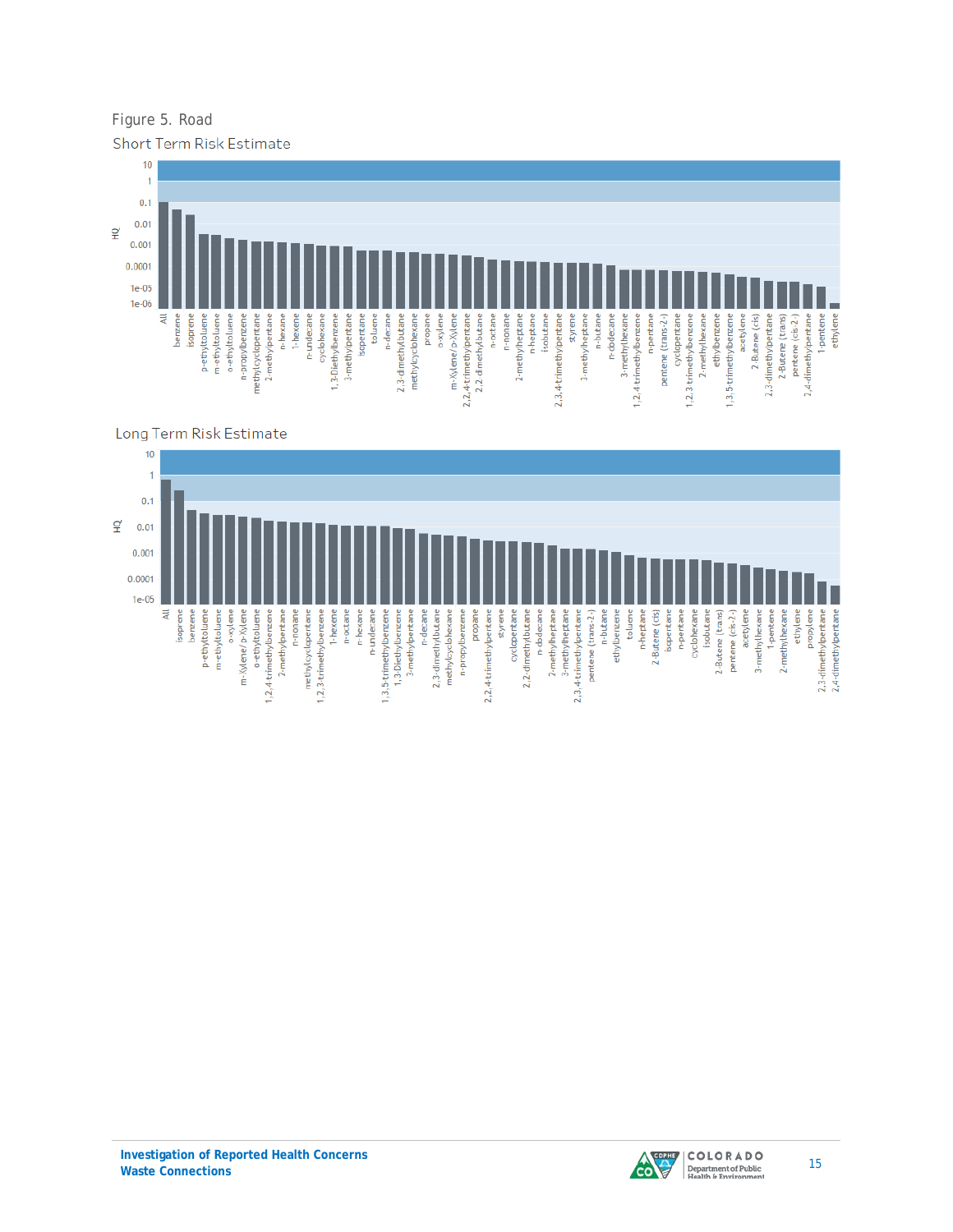Figure 6. Residential AreaShort Term Risk Estimate